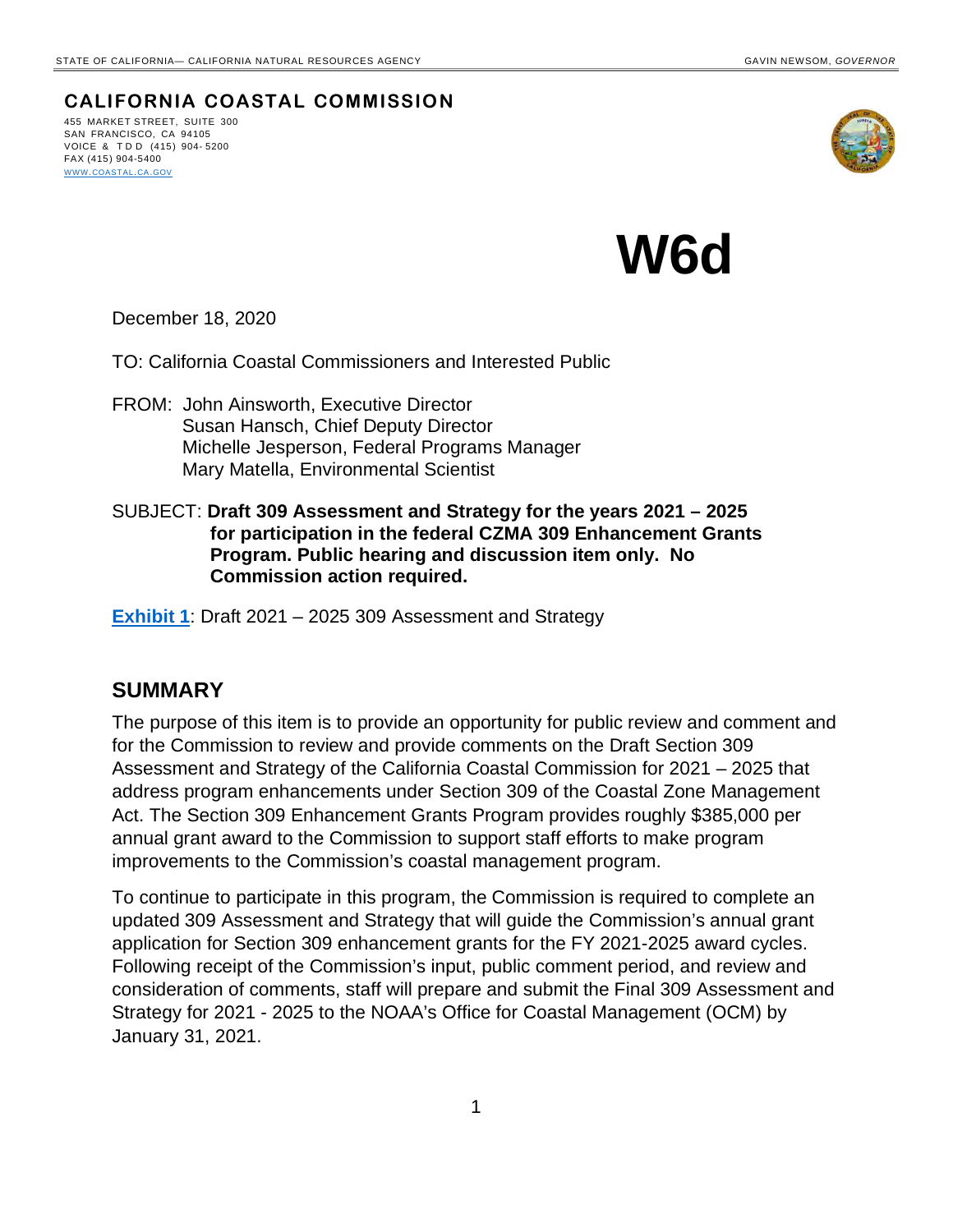Coastal Commission Draft Section 309 Assessment and Strategy for 2021-2025 December 18, 2020

## **DISCUSSION**

The federal Coastal Zone Management Act (CZMA), as amended in 1990 and 1996, establishes a voluntary program to encourage state and territory coastal management programs to develop program changes in nine enhancement areas: Wetlands, Coastal Hazards, Public Access, Cumulative and Secondary Impacts, Special Area Management Planning (SAMP), Aquaculture, Energy & Government Facility Siting, Marine Debris, and Ocean/Great Lakes Resources.

Under this CZMA Section 309 Enhancement Grants Program, NOAA is authorized to award grants to states and territories to develop and submit for federal approval program changes that result in improvements in one or more of the enhancement areas. Section 309 also requires that the NOAA OCM review and work closely with states on their priority management needs and evaluate proposed strategies to achieve program improvements. The most recent previous update of the Section 309 Assessment and Strategy occurred in 2015.

The Commission has participated in this grant program since its inception in the early 1990s and this has allowed the Commission to pursue significant special projects to enhance the Commission's coastal management program. The current updated Assessment outlines some of the significant program enhancements under the previous Section 309 Strategies, including, for example:

- Science updates to the Coastal Commission's Sea Level Rise Guidance, and implementation of the guidance through outreach, education and training
- Public Review Draft of the Residential Adaptation Guidance
- Updated informational resources for local governments on LCP planning, including topical memorandum to provide guidance on emerging issues for local planners (also used by Commission staff)
- An Informational Guide for Permitting of Agricultural Development in the Coastal Zone and forum on sea level rise adaptation for Humboldt Bay agriculture lands (May 2017)
- Status Report of Vertical Accessways for Northern California
- Establishment of a database and procedural guidelines for a digital library of certified LCPs
- Adoption of the Commission's Final Strategic Plan for 2021-2025

The Section 309 Enhancement Grants Program provides roughly \$385,000 per annual grant award to the Commission to support staff efforts to make program improvements to the Commission's coastal management program. To continue to participate in this important program, the Commission is required to complete an updated 309 Assessment and Strategy that, once approved by the OCM, will guide the Commission's annual application for enhancement grants for the 2021-2025 grant cycles.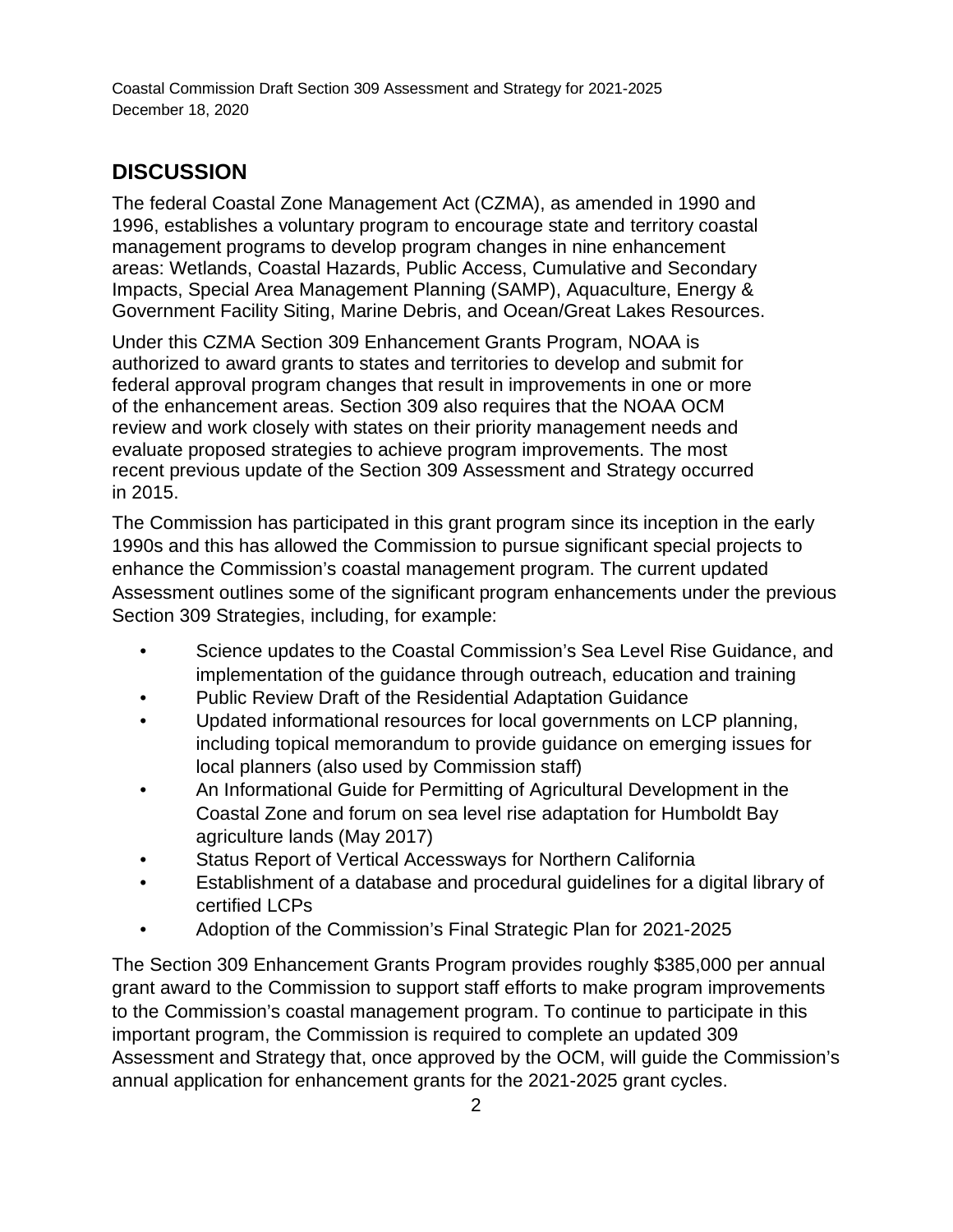Coastal Commission Draft Section 309 Assessment and Strategy for 2021-2025 December 18, 2020

For the 2021 – 2015 Draft Assessment and Strategy, the Draft Assessment portion of the document describes status and trends and summary of significant changes in the nine enhancement areas. It also describes the extent to which problems and opportunities for program enhancement exist and identifies high priority program needs or gaps.

The Assessment is broken down into two phases. The first phase assesses the status of all nine enhancement areas and identifies high priority enhancement areas to focus on in more detail. Commission staff utilized public comments on the Commission's development of its 2021 – 2025 Strategic Plan and the results of the Phase I Assessments to guide the selection of high priority areas for Phase II. The second phase provides a more in-depth evaluation of those high priority enhancement areas identified. For the Commission's assessment, these high priority enhancement areas are Coastal Hazards, Public Access, Special Area Management Plans (also consider Local Coastal Programs), and Marine Debris.

The Draft Strategy portion outlines a multi-year approach to address high priority needs identified in the assessment for improving the state's Coastal Management Program (CMP). The approach, which is broken down into three distinct strategies, tie directly to the goals, objectives and actions in the Commission's recently adopted Strategic Plan. Each strategy lays out plan for making progress on a number of objectives and actions in the Strategic Plan that are designed to lead toward one or more program changes as defined by the CZMA. [1](#page-2-0) 

Carrying-out these strategies will result in program changes in the form of policy guidance, potential regulatory updates and new or updated LCPs in the four high priority enhancement areas identified in the Assessment: Coastal Hazards, Public Access, Marine Debris, and Special Area Management Planning (considered LCPs in the California CMP). It is important to note that for the FY 2021-2025 assessment and strategy cycle, "coastal hazards" is designated as the enhancement area of national importance by NOAA. This designation will guide NOAA's selection of competitive grant applications under the Section 309 Project of Special Merit funding.

Further, the strategies will guide future applications for grant funds over the next 5 years, which will begin with the FY 2021 CZM grant starting July 1, 2021. For this next five-year period, the proposed strategies are, in summary:

<span id="page-2-0"></span><sup>1</sup> Program changes are defined by 15 CFR 923.123a. They include in summary: a change to the coastal zone boundary, new or revised authorities, new or revise local coastal programs and implementing ordinances, new or revised coastal land acquisition, management and restoration programs, new or revised special area management plans or plans for areas of special concern, new or revised guidance, procedures and policy documents that are formally adopted.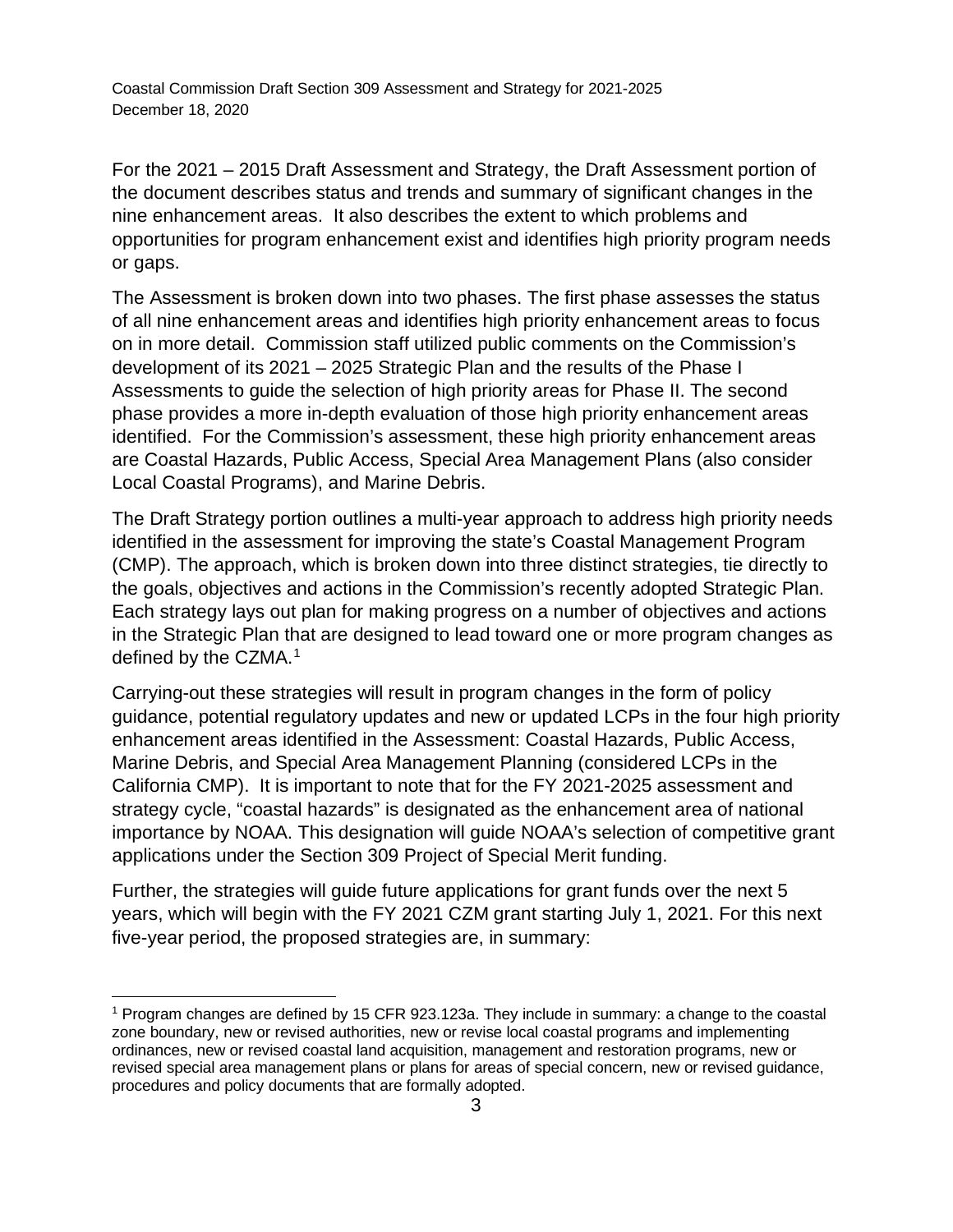Coastal Commission Draft Section 309 Assessment and Strategy for 2021-2025 December 18, 2020

- **Resilient and sustainable communities and coastal resources:** The goal of this strategy is to support carrying out elements of Goal 4 to build more resilient coastal communities and coastal resources in light of coastal hazards associated with climate change and sea level rise through updating Commission regulations and developing new policy guidance documents. The updated regulations and policy documents will support planning for and permitting of climate adaptation and climate change mitigation/impact reduction efforts that factor in equity and environmental justice and result in more resilient, sustainable and equitable communities. This strategy will support the use of federal funds to achieve a number of actions from the Strategic Plan, including Actions 4.3.4, 4.3.5, 4.4.5, 5.13 and 6.3.4.
- **Public access for all with sea level rise:** The goal of this strategy is to develop guidance and informational resources for planners in support of the Commission's efforts to maximize coastal access for all under the agency's 2021 – 2025 Strategic Plan. The primary focus of this strategy is to make progress on objective 2.6, Ensure Continued Public Access in Light of Changing Shoreline Conditions and Sea Level Rise, and lays out a work plan that seek to make progress on actions under that objective (Actions 2.6.1, 2.6.2, 2.6.3). The strategy will also include application of equity and environmental justice principles by addressing barriers to public access and to consider the unique coastal access needs of environmental justice communities (Action 2.3.2).
- **Marine Debris Reduction Measures:** This strategy provides a framework to develop policy guidance and conduct public outreach around the inclusion of plastic pollution and other marine debris reduction measures in coastal development permits, LCPs, and other relevant regulatory processes and documents, pursuant to Strategic Plan Objective 3.5 Reduce Plastic Pollution and All Other Marine Debris. This strategy directly ties to completion of Strategic Plan Action 3.5.2 This strategy will also support carrying-out various components of the State's Ocean Litter Strategy, which the Commission was heavily involved.

The Draft Strategy proposes the following draft budget estimates as shown in Table 1 below. The annual budget for each strategy will be refined during the annual grant application process and funding amounts are contingent on Congressional appropriation for each federal fiscal year.